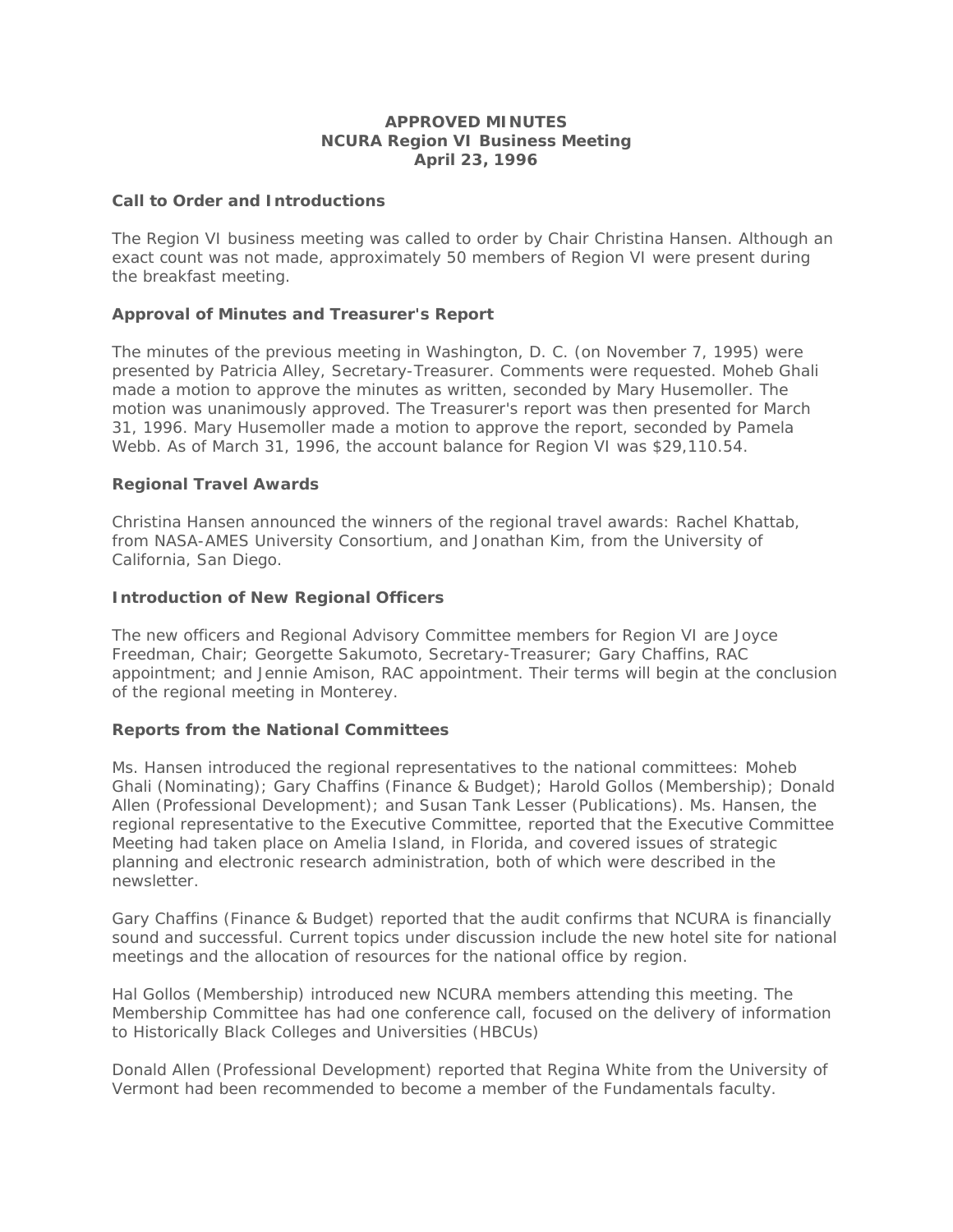Susan Tank Lesser (Publications) noted that FUNDAMENTALS OF SPONSORED PROJECT ADMINISTRATION (II) is nearly finished, and a volume on biomedical issues is expected in early summer. A new volume on technology transfer is under consideration, and a conflict of interest study is expected in the spring of 1997. Ms. Lesser invited anyone who would like to write for RESEARCH MANAGEMENT REVIEW to contact her directly. Finally, NCURA is soliciting nominations for the position of newsletter editor.

# **Report on NCURA Region VI Home Page**

Pamela Webb summarized the work done by the Region VI Home Page Committee (consisting of Dave Dungan, Erin Lindsay, Neil Maxwell, Bruce Morgan, Pamela Webb, and Carol Zuiches), since the national meeting in November.

Appropriately enough, this has been a "virtual" committee, with all business conducted electronically. Among their other efforts, the committee has brainstormed potential uses and functions that a regional home page could serve and created a prototype for review, which was compared to existing NCURA Regional Home Pages.

After agreeing on a format and design, the committee obtained a commitment for computer resources to support the Region VI Home Page for at least a year, with Dave Dungan (from Stanford) serving as Webmaster during that period. Danny Powell, the NCURA National Home Page Editor, approved the prototype, with guidelines based on the national model.

The committee recommends approval of the existing prototype Region VI Home Page, which would permit it to be linked to the National Home Page. The URL will be: http://wwwera.stanford.edu/r6ncura/, with Dave Dungan named as Region VI Home Page Webmaster for the period April 1996 through May 1997. The committee also recommends the creation of an ongoing Region VI Home Page Committee, which would oversee the maintenance and use of the Home Page.

The existing committee, in its present configuration, is willing to serve until the 1997 Regional Meeting. Further, the committee will evaluate opportunities for expansion of the Home Page, and propose future enhancements to the Region VI Chair for review and approval.

Finally, the Region VI Home Page Committee would be asked to monitor the "hits" on the Region VI Home page, and to provide an update on its use at the April 1997 Regional Meeting in Tucson, prior to a recommendation for its continuance. A motion was made by Patricia Byers to approve these recommendations and seconded by Michelle Armstrong; the motion was unanimously approved by the membership.

# **1997 Regional Meeting**

Final dates for the 1997 Regional Meeting have not yet been settled, according to Chair Christina Hansen. The meeting site has, however, been selected: Tucson, Arizona, in a Doubletree hotel. Some special attractions in the Tucson area include Biosphere II, the Arizona-Sonora Desert, Nogales National Forest, Tombstone, Old Tucson, and the St. Xavier Mission, among many other sites of historical and cultural interest.

# **Old Business**

Hal Gollos asked that anyone who is willing to serve as a "buddy" at the National Meeting contact him directly for an assignment with a new NCURA member.